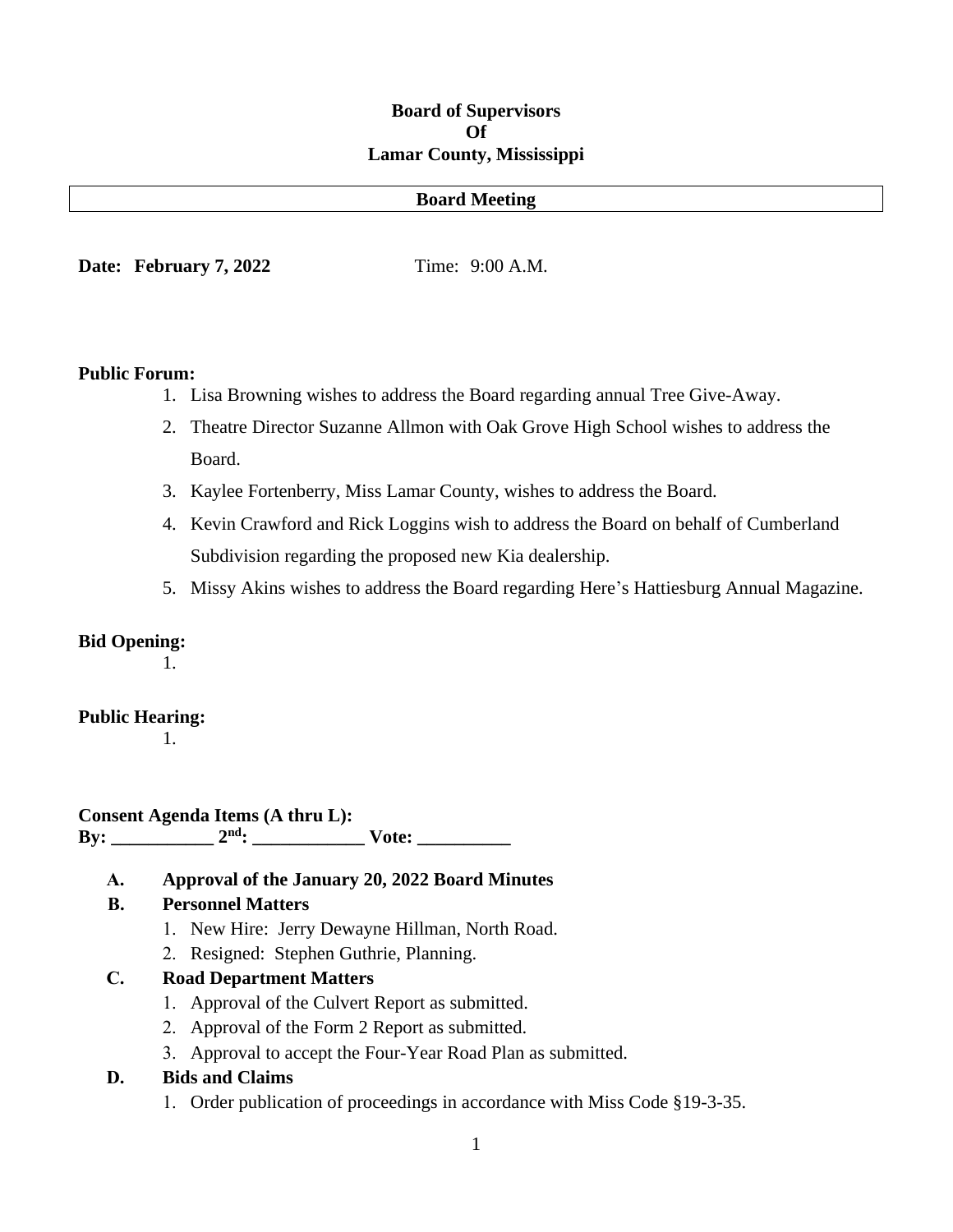- 2. Approval of the January End of the Month Docket in accordance with Miss Code §19-13- 31.
- 3. Approval to pay the February Claims Docket as submitted in accordance with Miss Code §19-13-31.
- 4. Approval to pay the February monthly civil and criminal claims for constables as submitted.
- 5. Receive and enter clerk's report of receipts and expenditures from the preceding calendar month in accordance with Miss Code, §19-11-23.
- 6. Receive and enter sheriff's report of expenditures incurred during the preceding calendar month in accordance with Miss Code, §19-25-13.
- 7. Receive and enter tax assessor/collector's report of expenditures incurred during the preceding calendar month in accordance with Miss Code, §27-1-9.
- 8. Receive and enter a court order for the Lamar County Board of Supervisors to return cash bond to Mr. Yousef Did.
- 9. Approval to pay Contractor Estimate No. 1 on the Beechwood Road to Tanglewood to Oak Grove Road project in the amount of \$23,662.13 to Slocum Construction.
- 10. Approval to transfer \$172,724.43 from Severance Fund (007) to State Aid Road Fund (171) to cover engineering cost not yet reimbursed from State Aid.
- 11. Approval to transfer \$20,837.40 from Severance Fund (007) to State Aid Road Fund (171) to cover engineering cost not yet reimbursed from State Aid.
- 12. Approval to transfer \$15,000 from Fire Coordination Fund (121) to Central Lamar Fire Safer Fund (033) to cover grant expenditures.
- 13. Approval to transfer \$5,000 from Hickory Grove Fire Grading District (127) to Hickory Grove Fire Safer Fund (038) to cover grant expenditures.
- 14. Approval to transfer \$15,000 from Sumrall Fire Grading District Fund (123) to Sumrall Fire Safer Fund (039) to cover grant expenditures.
- 15. Approval to transfer \$949,821 from Special Projects Fund (008) to Sanitation Fund (105) for the purchase of four garbage trucks.
- 16. Approval to transfer \$85,827 from Severance Fund (007) to Sanitation Fund (105) for the purchase of four garage trucks.
- 17. Approval to pay the lawful expenses for Danny Young to attend the MS "Magnolia" Chapter of SWANA spring conference on April 12-14, 2022 at the Beau Rivage Resort and Casino in Biloxi, MS.
- 18. Receive and enter 15<sup>th</sup> Judicial District Circuit Court Order that Drug Testing Program Management is recognized by the Court as a sole source provider.

### **E. School Board Matters**

1.

## **F. Sheriff Department Matters**

- 1. Rate Change: Roland Arnold, Sheriff Administration.
- 2. Approval to reimburse Investigator Lance Spiers \$484.92 for plain clothing from Sheriff's clothing allowance for plain cloths officers (State Statue 19-25-13).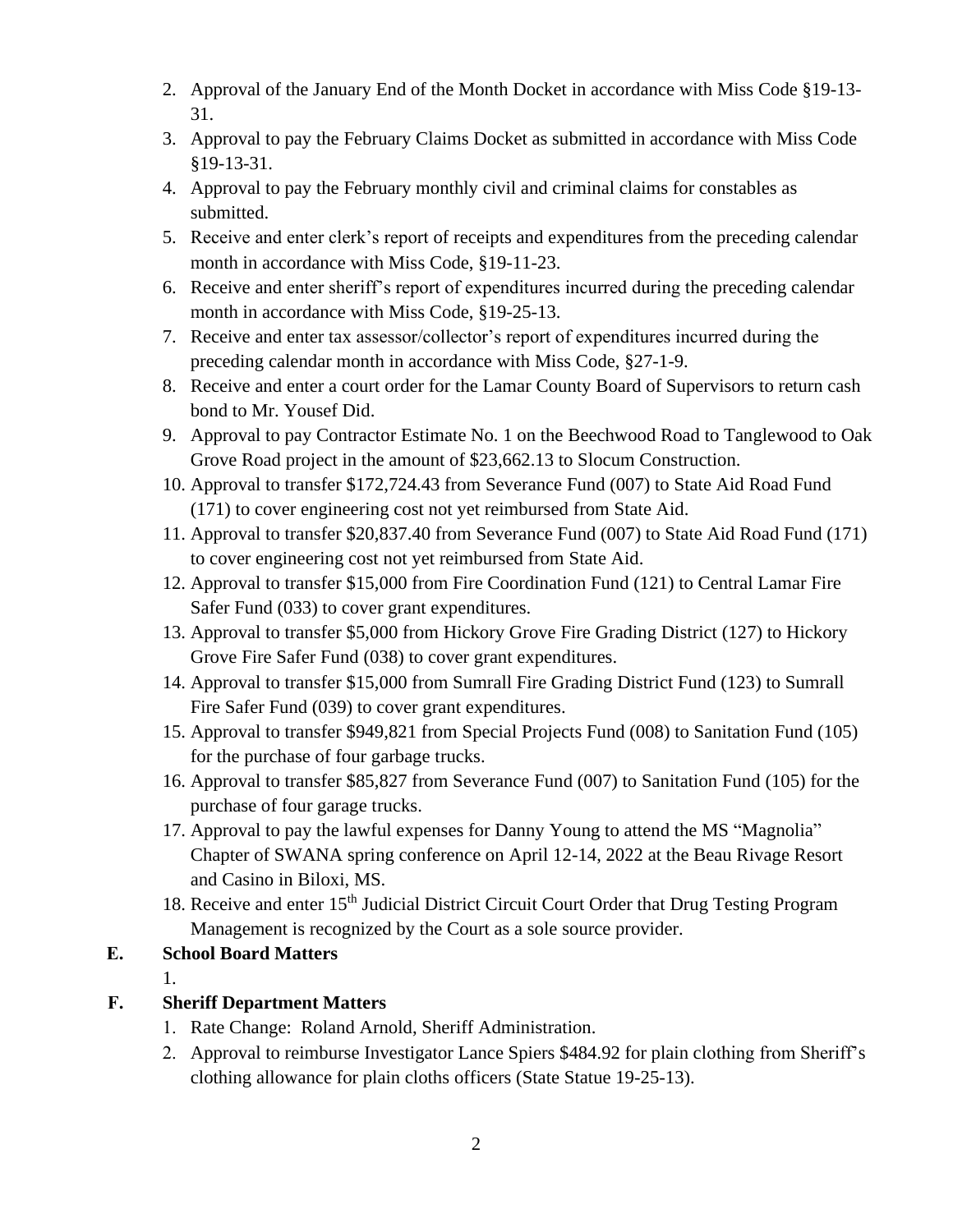- 3. Approval to reimburse Investigator Scott Wagner \$75.00 for plain clothing from Sheriff's clothing allowance for plain cloths officers (State Statue 19-25-13).
- 4. Approval to reimburse Investigator Michael Wahl \$687.94 for plain clothing from Sheriff's clothing allowance for plain cloths officers (State Statue 19-25-13).
- 5. Approval to reimburse Investigator Jack Rayner \$709.98 for plain clothing from Sheriff's clothing allowance for plain cloths officers (State Statue 19-25-13).
- 6. Approval to reimburse Investigator Jack Rayner \$64.81 for fuel.
- 7. Approval for the Board President to sign a copier lease agreement with Owen Business Machines for Sheriff Office.
- 8. New Hire: Reginald Ty'Rek Preston, Sheriff's Administration.
- 9. New Hire: Erica Spiers, Corrections.
- 10. Approval to advertise for detention hardware repairs for the jail.
- 11. Rate Change: Seth Blackmon, Sheriff Administration.
- 12. New Hire: Lavetta Lymon, Corrections.
- 13. Approval of Officers Couty and Green to attend the Standardized Field Sobriety Testing Class on February 22-24, 2022 at the Hattiesburg Fire Training Academy. There will be no cost to the County for the training.
- 14. Approval of Officer Matthew Nunally to at the Columbia Law Enforcement Training Academy in February 2022. There will be a cost of \$300.00 to come from Sheriff's training budget.
- 15. Approval of K-9 Officer Lt. Patterson to attend the K-9 Narcotic/Patrol in Mckinney, Tx on February 15-18, 2022.
- 16. Approval for board president to sign FY23 Mississippi Office of Highway Safety for Alcohol Impaired Driving Enforcement and Occupant Protection Enforcement Grants.

**G. Planning Matters**

1.

### **H. Fairground/Parks & Recreation Matters**

1.

### **I. Fire Coordination Matters**

- **1.** Approval to pay legal expenses for Jim Hennessey, Chaz Breaux, Kyle Hill, Andrew Pylant, and Mike Watts to attend FDIC Conference in Indianapolis IN on April 27-30, 2022.
- **2.** Approval to pay legal expenses for Kyle Hill, Andrew Pylant, and Mike Watts to attend the Summer Fire Fighter/Fire Chief's Conference in Vicksburg, MS on June 2-5, 2022. (Andrew is currently serving as Southeast Vice President of the Mississippi Fire Chief's Association and Mike is serving at Southeast Vice President of the Mississippi Fire Fighter's Association).
- **3.** Rate Change: Robert Dillard, Hickory Grove VFD.

### **J. Additional Matters**

1. Approval for the Board President to sign a letter of endorsement for Lisa Browning to become the official Affiliate of the Lamar County Chapter of Keep Mississippi Beautiful.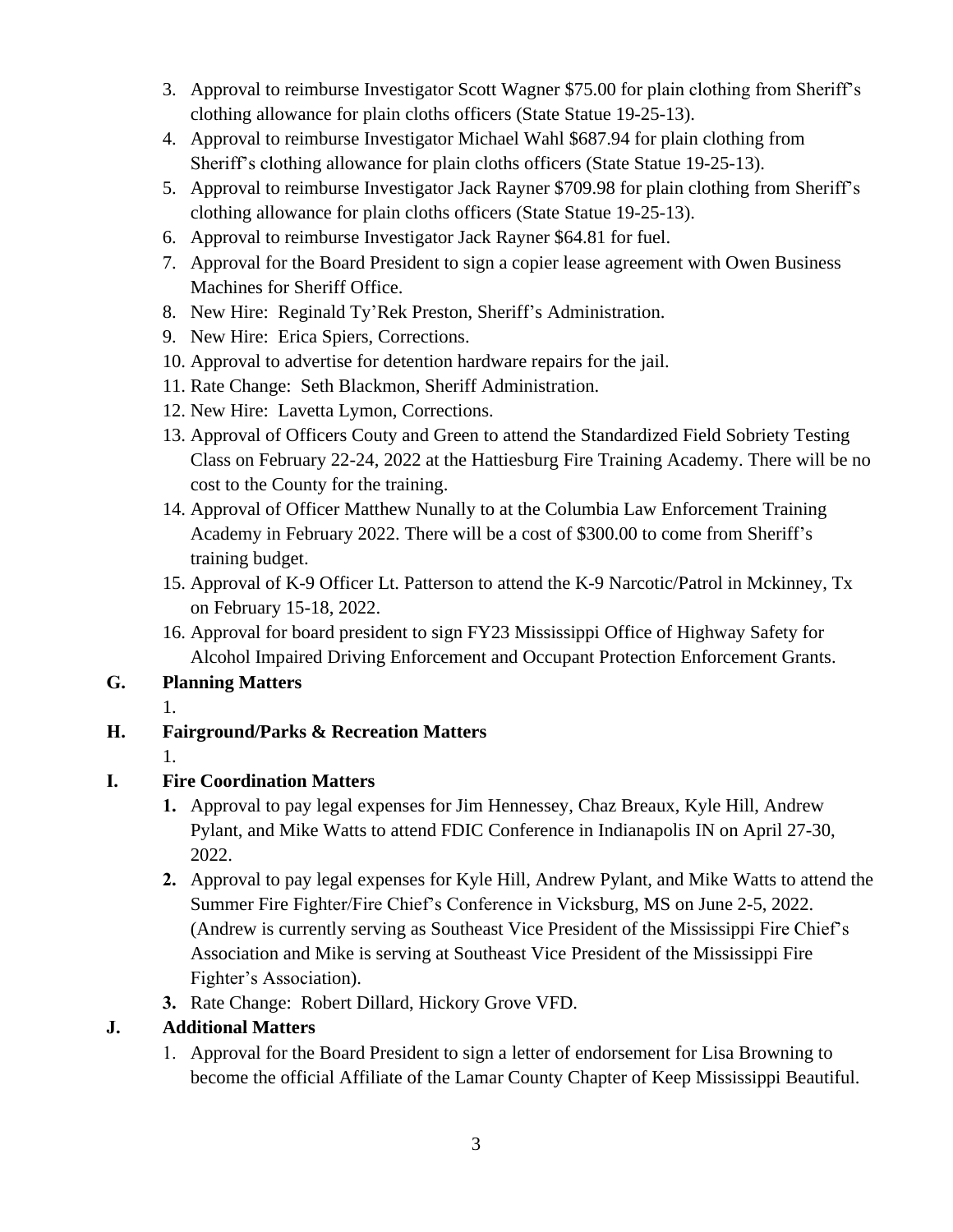### **K. Inventory Matters**

- 1. Approval of the attached asset deletion list as submitted and dispose of as indicated on the attached inventory deletion form.
- 2. Approval of the attached asset transfer list as submitted.

### **L. Tax Collector/Assessor Matters**

- 1. Approval of changes in Assessments per attached as submitted by the Tax Collector/Assessor.
- 2. Approval of changes in Homestead per attached as submitted by the Tax Collector/Assessor.
- 3. Approval of Tax Sale Cancellations per attached as submitted by the Tax Collector/Assessor.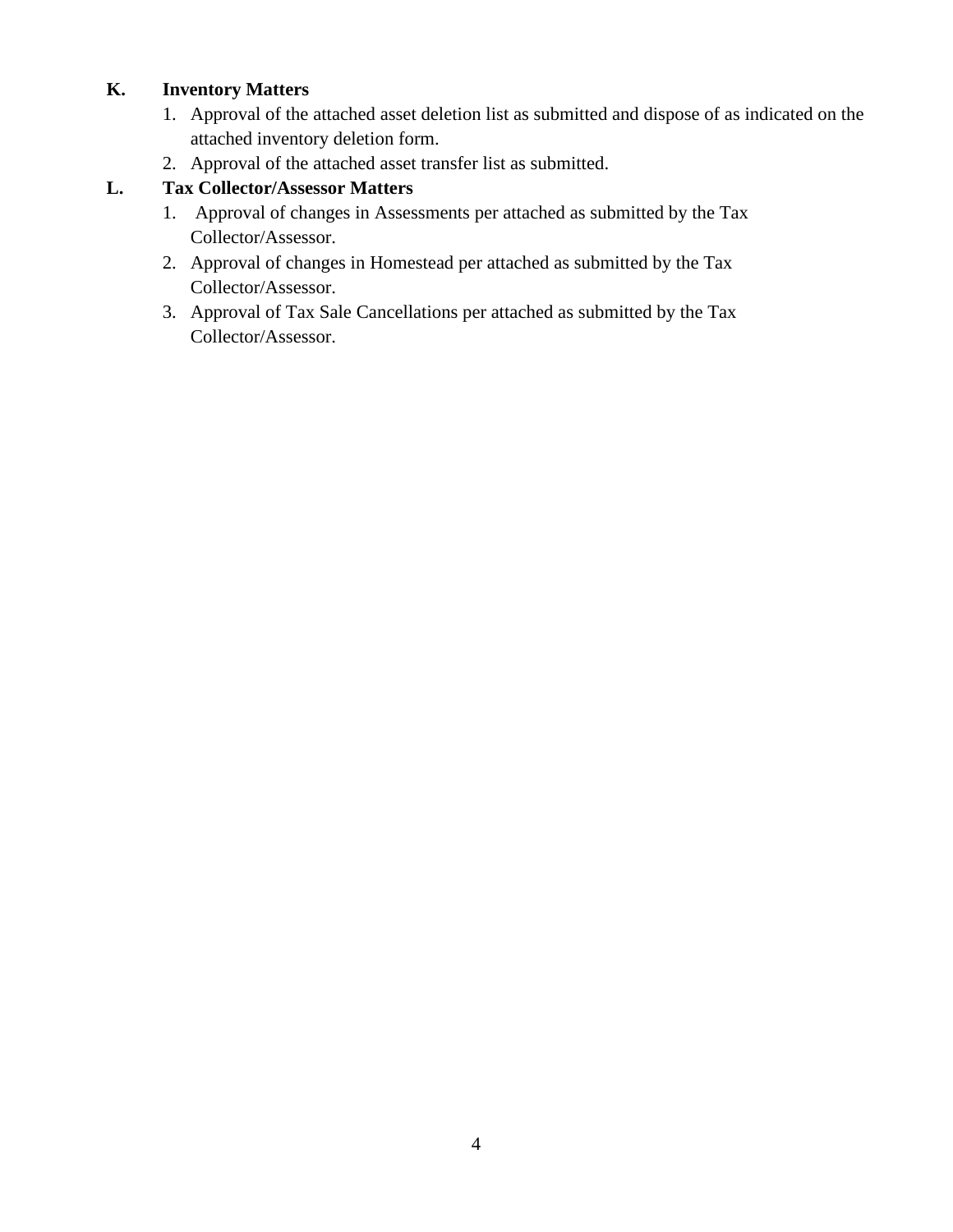## **Business Matters/Discussion Agenda Items:**

### **M. Planning Matters**

|                | grant is managed by the City of Hattiesburg on behalf of all members.                                                                                                                                                                                                                                                                                                            | <b>Second</b>                                             | <b>Vote</b>                                                                                                                                                                                                                                                                  |  |
|----------------|----------------------------------------------------------------------------------------------------------------------------------------------------------------------------------------------------------------------------------------------------------------------------------------------------------------------------------------------------------------------------------|-----------------------------------------------------------|------------------------------------------------------------------------------------------------------------------------------------------------------------------------------------------------------------------------------------------------------------------------------|--|
|                | <b>Motion</b>                                                                                                                                                                                                                                                                                                                                                                    |                                                           |                                                                                                                                                                                                                                                                              |  |
| $\mathbf{2}$ . |                                                                                                                                                                                                                                                                                                                                                                                  | Annotated. PPIN 5810 & PPIN 2782 in District 1.           | Request for public hearing to be set for the clean-up of property located at 173 & 177<br>Sandy Run Rd in Hattiesburg, MS 39402 under statue 19-5-105 of the MS Code                                                                                                         |  |
|                | <b>Motion</b>                                                                                                                                                                                                                                                                                                                                                                    | <b>Second</b>                                             | <b>Vote</b>                                                                                                                                                                                                                                                                  |  |
|                |                                                                                                                                                                                                                                                                                                                                                                                  |                                                           |                                                                                                                                                                                                                                                                              |  |
| <b>3.</b>      | Approval of RZ 22-01-01: Approval is being sought to change the zoning of the property<br>from MX/Mixed Use to PH/Patio Homes Residential. The property is located at the<br>intersection of Jackson Road and Augustine Drive in Supervisor's District 5. Planning<br>Commission forwarded a recommendation for approval. The property is located is<br>Supervisor's District 5. |                                                           |                                                                                                                                                                                                                                                                              |  |
|                |                                                                                                                                                                                                                                                                                                                                                                                  |                                                           |                                                                                                                                                                                                                                                                              |  |
|                | <b>Motion</b>                                                                                                                                                                                                                                                                                                                                                                    | <b>Second</b>                                             | <b>Vote</b>                                                                                                                                                                                                                                                                  |  |
|                |                                                                                                                                                                                                                                                                                                                                                                                  |                                                           |                                                                                                                                                                                                                                                                              |  |
|                |                                                                                                                                                                                                                                                                                                                                                                                  | property is in Supervisor's District 4.                   | 4. Approval of CU 22-01-01: Approval is being sought for a conditional use for an auto<br>dealership. The property is located on the south side of US Highway 98, next to Rain<br>Forest Car Wash. Planning Commission forwarded a recommendation for approval. The          |  |
|                | <b>Motion</b>                                                                                                                                                                                                                                                                                                                                                                    | <b>Second</b>                                             | <b>Vote</b>                                                                                                                                                                                                                                                                  |  |
|                |                                                                                                                                                                                                                                                                                                                                                                                  |                                                           |                                                                                                                                                                                                                                                                              |  |
|                |                                                                                                                                                                                                                                                                                                                                                                                  | for approval. The property is in Supervisor's District 4. | Approval of VAR 22-01-01: Approval is being sought for a variance of the brick and<br>masonry façade requirements. The property is located on the south side of US Highway<br><b>Vote</b>                                                                                    |  |
|                | <b>Motion</b>                                                                                                                                                                                                                                                                                                                                                                    | <b>Second</b>                                             |                                                                                                                                                                                                                                                                              |  |
|                |                                                                                                                                                                                                                                                                                                                                                                                  |                                                           |                                                                                                                                                                                                                                                                              |  |
| 5.<br>6.       |                                                                                                                                                                                                                                                                                                                                                                                  |                                                           | 98, next to Rain Forest Car Washing. Planning Commission forwarded a recommendation<br>Approval of the Butch Vines Minor Subdivision located at the Lamar County and Marion<br>County line. This minor subdivision will consist of 5 lots and is in Supervisor's District 3. |  |

7. Approval of the site plan for Arnold Line Water Association located at 4901 West 4<sup>th</sup> Street. This site is in Supervisor's District 2.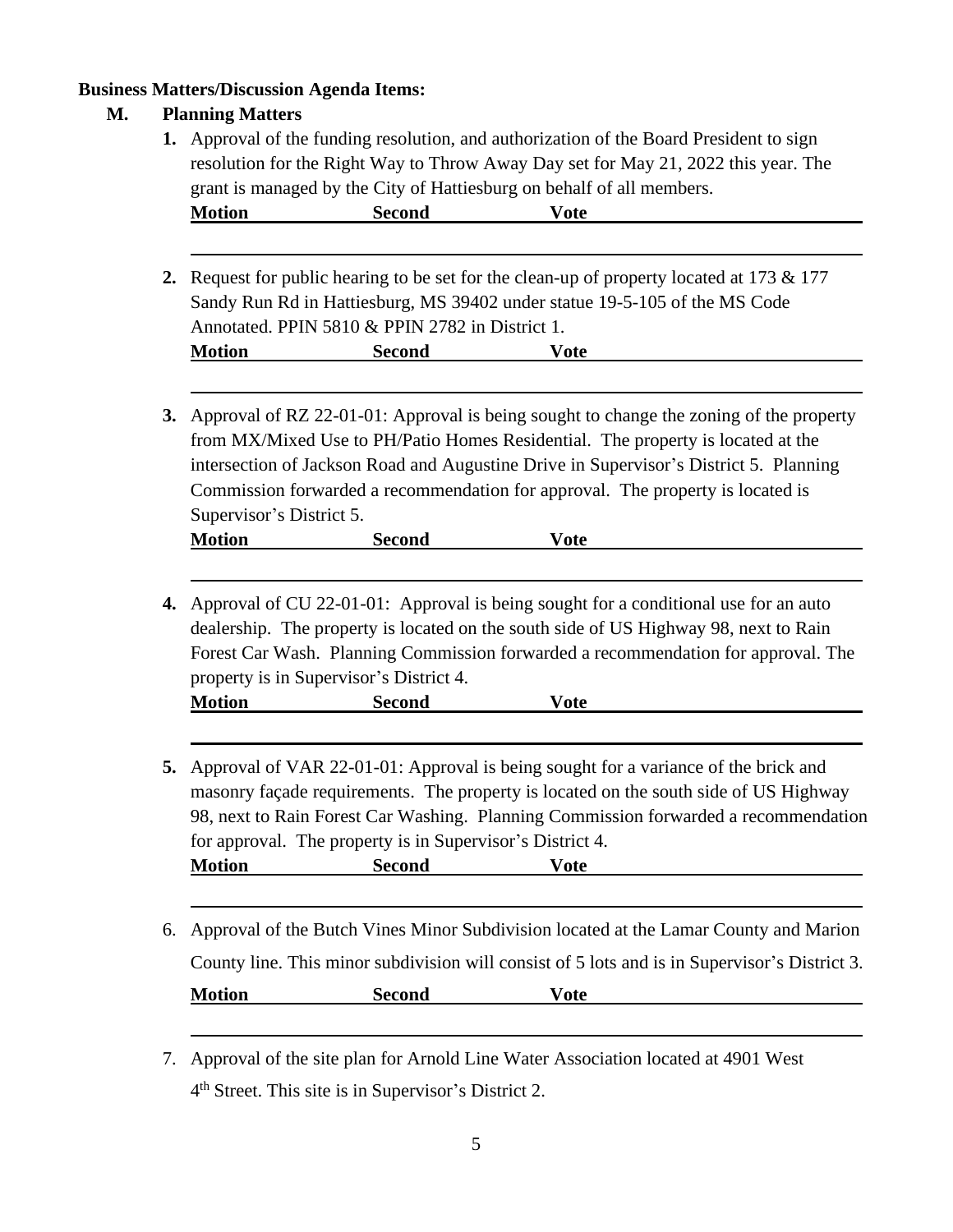|    | <b>Motion</b>                                                                               | <b>Second</b>                                               | <b>Vote</b>                                                                                                                                                                           |  |  |
|----|---------------------------------------------------------------------------------------------|-------------------------------------------------------------|---------------------------------------------------------------------------------------------------------------------------------------------------------------------------------------|--|--|
| 8. | Approval of the site plan for Benedict Day School located at 3842 Highway 589. This site    |                                                             |                                                                                                                                                                                       |  |  |
|    | is in Supervisor's District 5.                                                              |                                                             |                                                                                                                                                                                       |  |  |
|    | <b>Motion</b>                                                                               | <b>Second</b>                                               | <b>Vote</b>                                                                                                                                                                           |  |  |
| 9. | Approval of the site plan for Dollar General is located at 8522 US Highway 98. This site is |                                                             |                                                                                                                                                                                       |  |  |
|    | in Supervisor's District 5.                                                                 |                                                             |                                                                                                                                                                                       |  |  |
|    | <b>Motion</b>                                                                               | <b>Second</b>                                               | <b>Vote</b>                                                                                                                                                                           |  |  |
|    |                                                                                             |                                                             | 10. Discuss the approval to file the plat and accept a maintenance bond for Epley Station PH                                                                                          |  |  |
|    |                                                                                             |                                                             | IV. The maintenance bond will be for \$40,800. This subdivision is in Supervisor's District                                                                                           |  |  |
|    | 5.                                                                                          |                                                             |                                                                                                                                                                                       |  |  |
|    | <b>Motion</b>                                                                               | <b>Second</b>                                               | <b>Vote</b>                                                                                                                                                                           |  |  |
|    | <b>Motion</b>                                                                               | subdivision is in Supervisor's District 5.<br><b>Second</b> | <b>Vote</b>                                                                                                                                                                           |  |  |
|    |                                                                                             | subdivision is in Supervisor's District 3.                  | 11. Discuss the approval to release the maintenance bond (#107157844) for Refuge PH 5. This<br>12. Discussion of Applewood Subdivision located on Bates Road and Ray Boone Road. This |  |  |
|    | <b>Motion</b>                                                                               | <b>Second</b>                                               | <b>Vote</b>                                                                                                                                                                           |  |  |
|    |                                                                                             |                                                             | 13. Approval of the condominiums at Canebrake. The property is located at the corner of Cane                                                                                          |  |  |
|    |                                                                                             |                                                             | Drive and Golf Club Road. The development is in Supervisor's District 4.                                                                                                              |  |  |

**N.** 

**D.**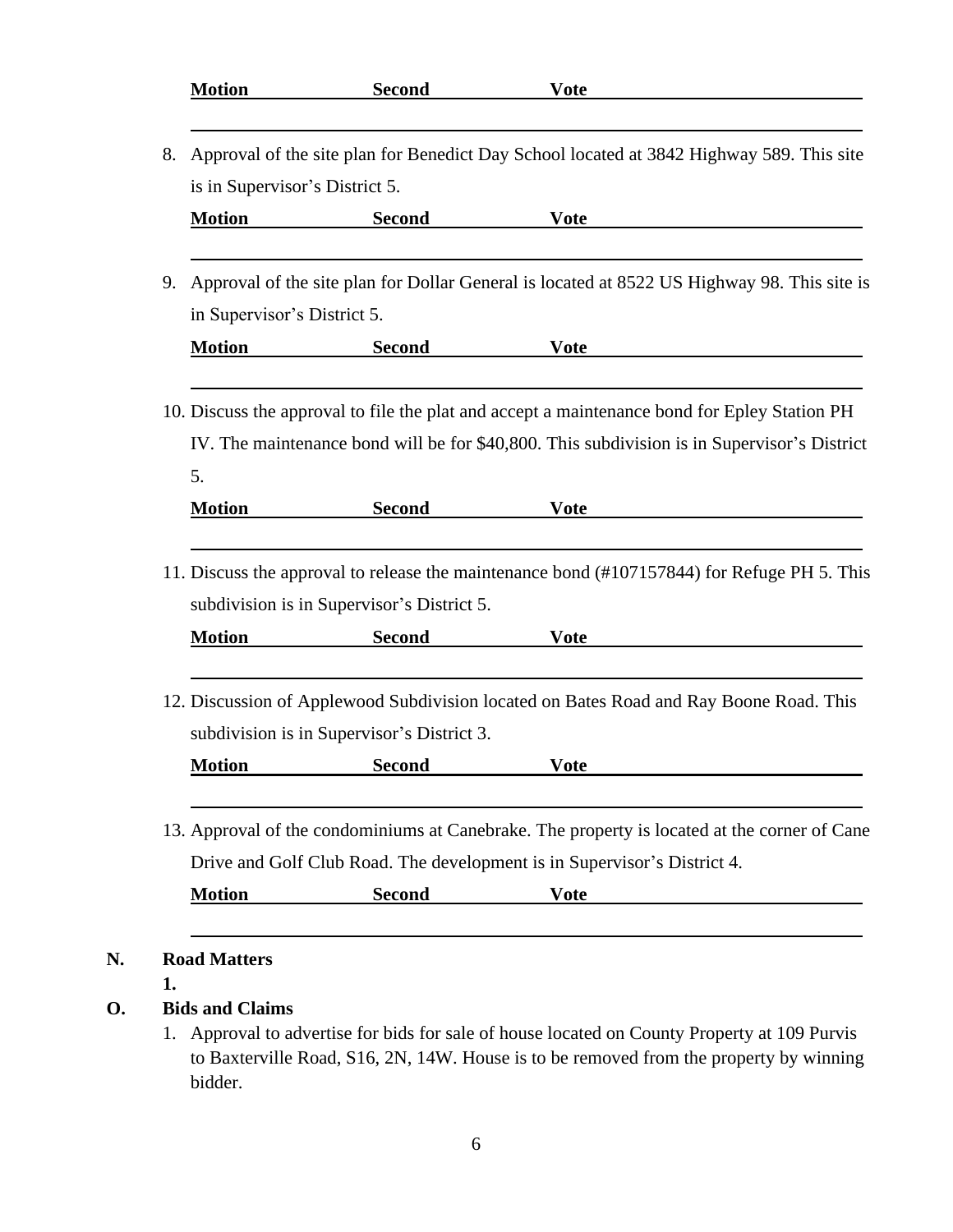| <b>Next Board Meeting:</b>    | <b>February 24, 2022</b> |
|-------------------------------|--------------------------|
| <b>Future Board Meetings:</b> | <b>March 7, 2022</b>     |
|                               | <b>March 24, 2022</b>    |
|                               | <b>April 4, 2022</b>     |
|                               | <b>April 21, 2022</b>    |
|                               | May 2, 2022              |
|                               | May 19, 2022             |
|                               | <b>June 6, 2022</b>      |
|                               | <b>June 23, 2022</b>     |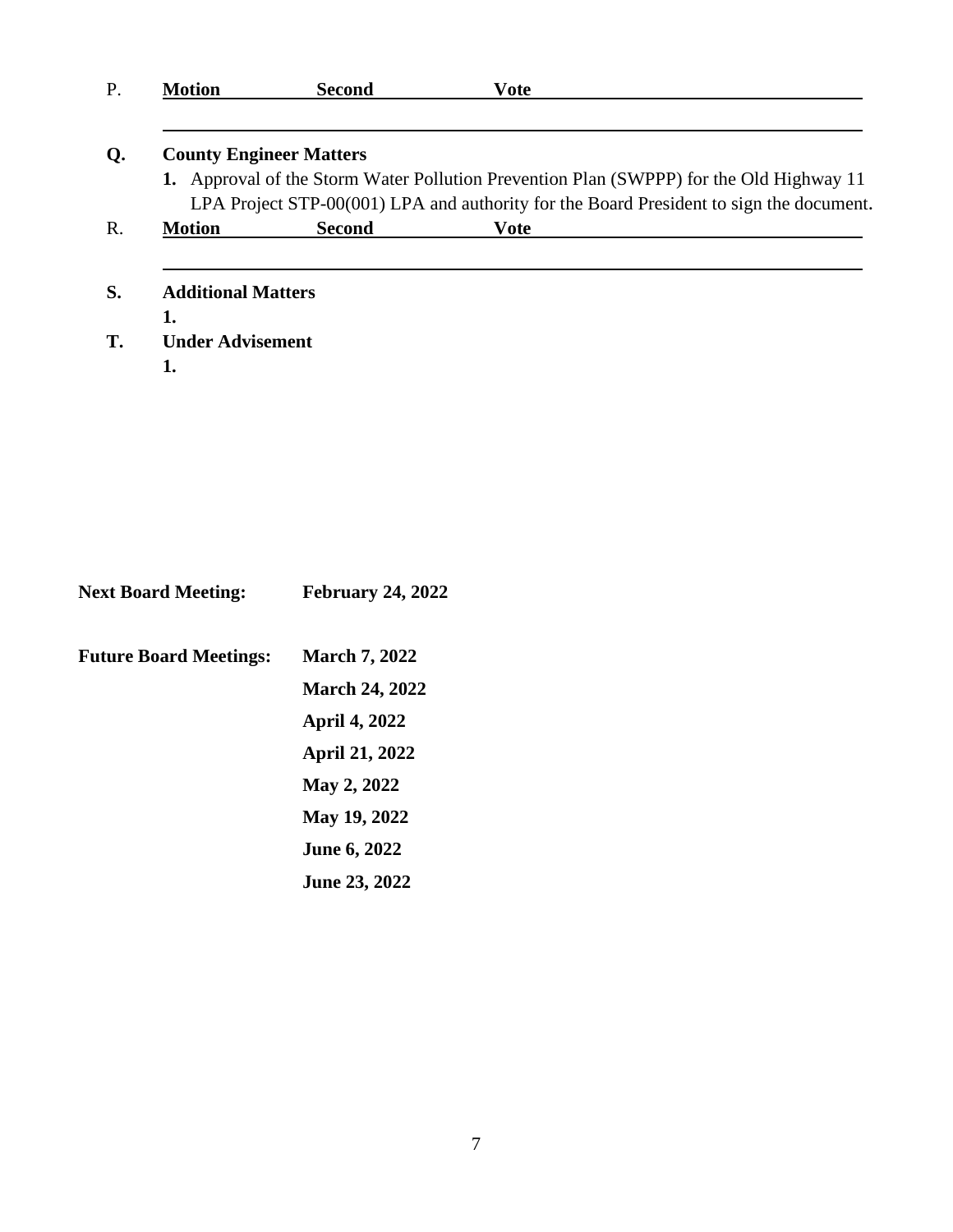## **2.7.2022**

| Perry Phillips: North Communication of the Communication of the Communication of the Communication of the Communication of the Communication of the Communication of the Communication of the Communication of the Communicati |  |  |
|--------------------------------------------------------------------------------------------------------------------------------------------------------------------------------------------------------------------------------|--|--|
|                                                                                                                                                                                                                                |  |  |
| and the control of the control of the control of the control of the control of the control of the control of the                                                                                                               |  |  |
|                                                                                                                                                                                                                                |  |  |
| <b>Tommy Jones:</b>                                                                                                                                                                                                            |  |  |
|                                                                                                                                                                                                                                |  |  |
|                                                                                                                                                                                                                                |  |  |
|                                                                                                                                                                                                                                |  |  |
|                                                                                                                                                                                                                                |  |  |
|                                                                                                                                                                                                                                |  |  |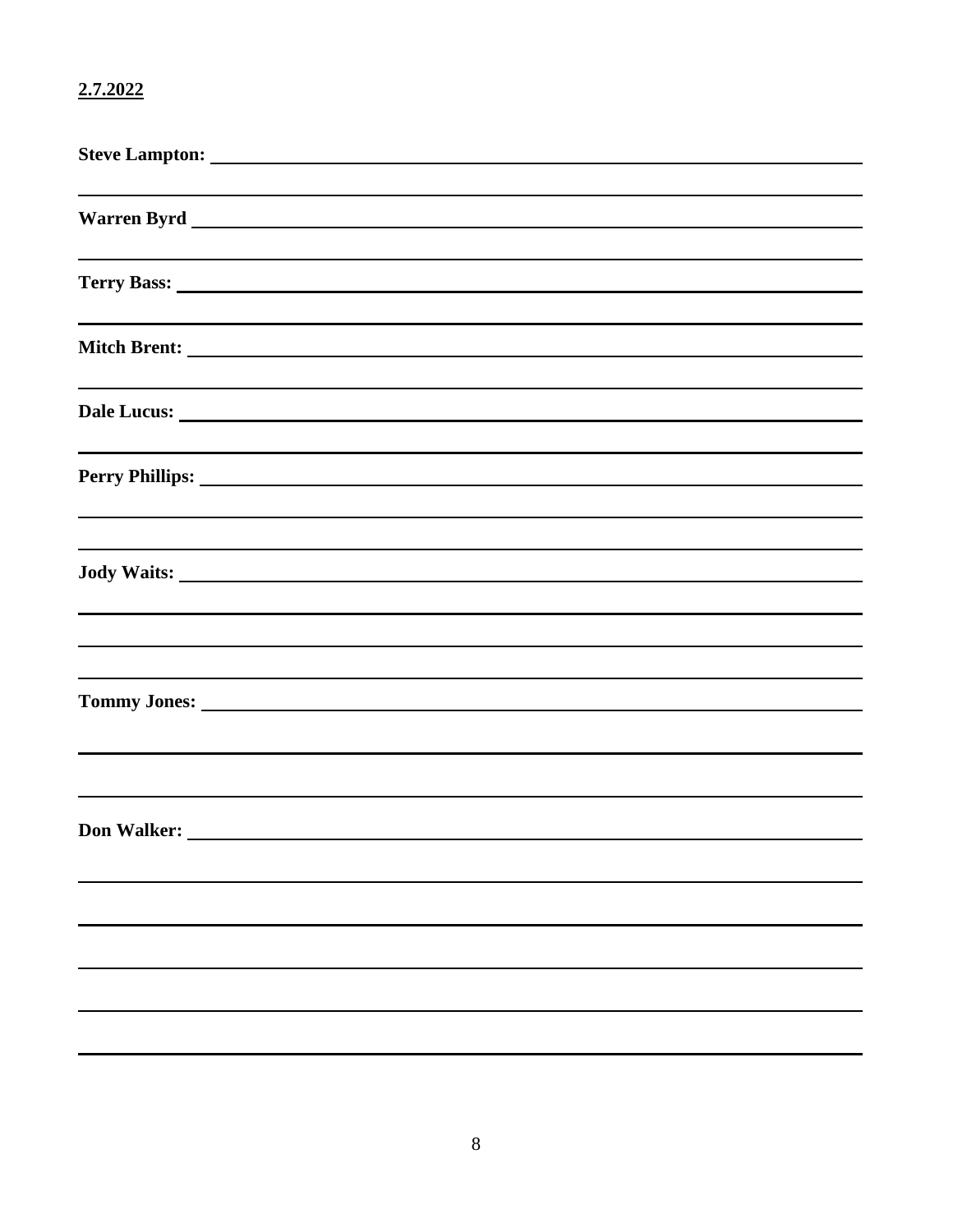| <b>February 7, 2022</b>    |  |  |  |
|----------------------------|--|--|--|
| <b>Additional Matters:</b> |  |  |  |
|                            |  |  |  |
|                            |  |  |  |
|                            |  |  |  |
|                            |  |  |  |
|                            |  |  |  |
|                            |  |  |  |
|                            |  |  |  |
|                            |  |  |  |
|                            |  |  |  |
|                            |  |  |  |
|                            |  |  |  |
|                            |  |  |  |
|                            |  |  |  |
|                            |  |  |  |
|                            |  |  |  |
|                            |  |  |  |
|                            |  |  |  |
|                            |  |  |  |
|                            |  |  |  |
|                            |  |  |  |
|                            |  |  |  |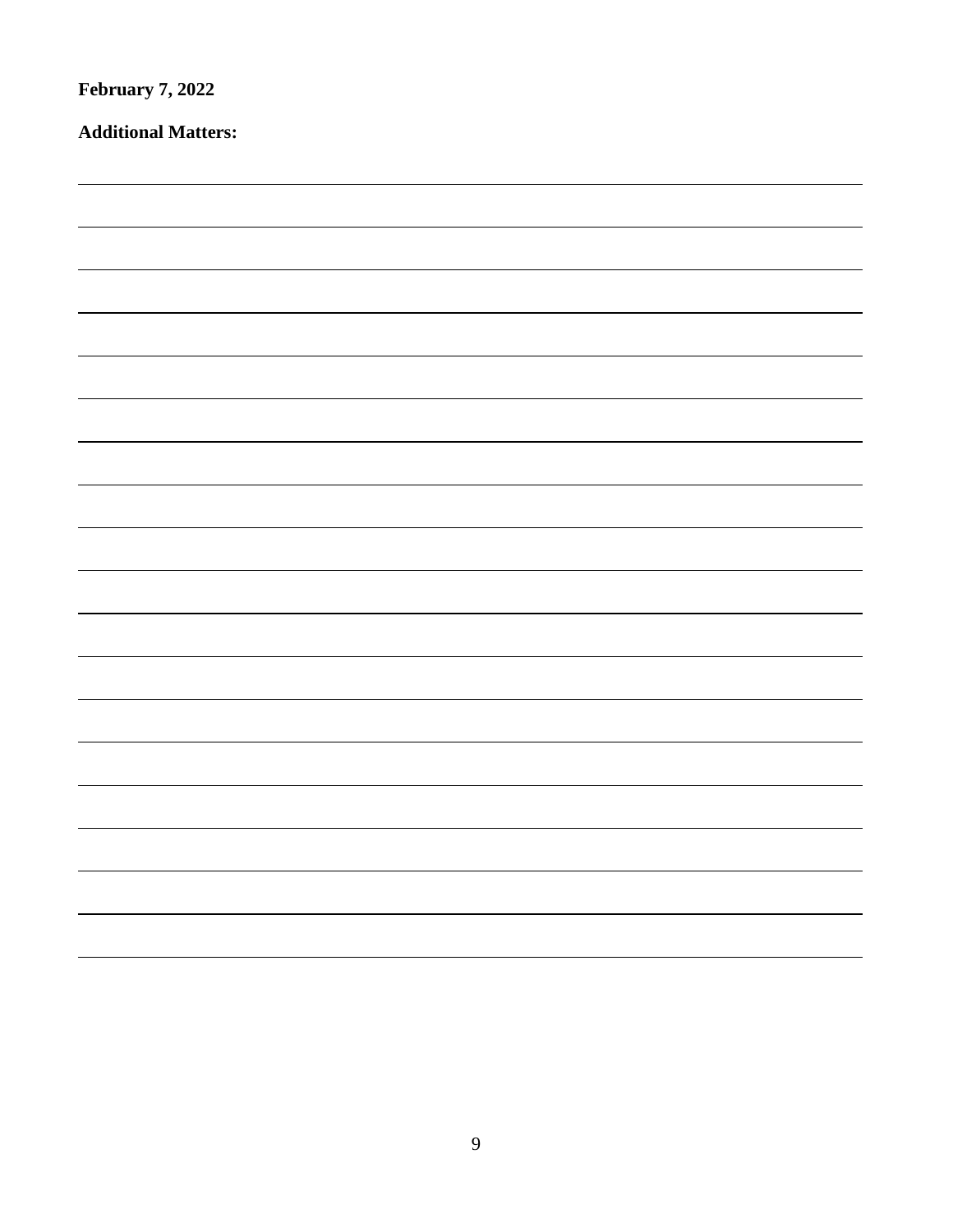# **1 st Executive Session**

## **February 7, 2022**

|                                                                                                                        | A motion was made by __________________, seconded by _________________ to clear the  |                                                                                      |
|------------------------------------------------------------------------------------------------------------------------|--------------------------------------------------------------------------------------|--------------------------------------------------------------------------------------|
|                                                                                                                        |                                                                                      |                                                                                      |
| <u> 1990 - Andrea Santa Andrea Andrea Andrea Andrea Andrea Andrea Andrea Andrea Andrea Andrea Andrea Andrea Andr</u>   |                                                                                      |                                                                                      |
|                                                                                                                        | *********                                                                            |                                                                                      |
|                                                                                                                        | A motion was made by _________________, seconded by __________________ to enter into |                                                                                      |
|                                                                                                                        |                                                                                      |                                                                                      |
|                                                                                                                        |                                                                                      |                                                                                      |
|                                                                                                                        | *********                                                                            |                                                                                      |
|                                                                                                                        |                                                                                      | A motion was made by _________________, seconded by _________________ to come out of |
|                                                                                                                        |                                                                                      |                                                                                      |
| <u> 1990 - Johann Stoff, deutscher Stoffen und der Stoffen und der Stoffen und der Stoffen und der Stoffen und der</u> |                                                                                      |                                                                                      |
| A motion was made by ____________, seconded by __________ to recess until Thursday,                                    |                                                                                      |                                                                                      |
|                                                                                                                        |                                                                                      |                                                                                      |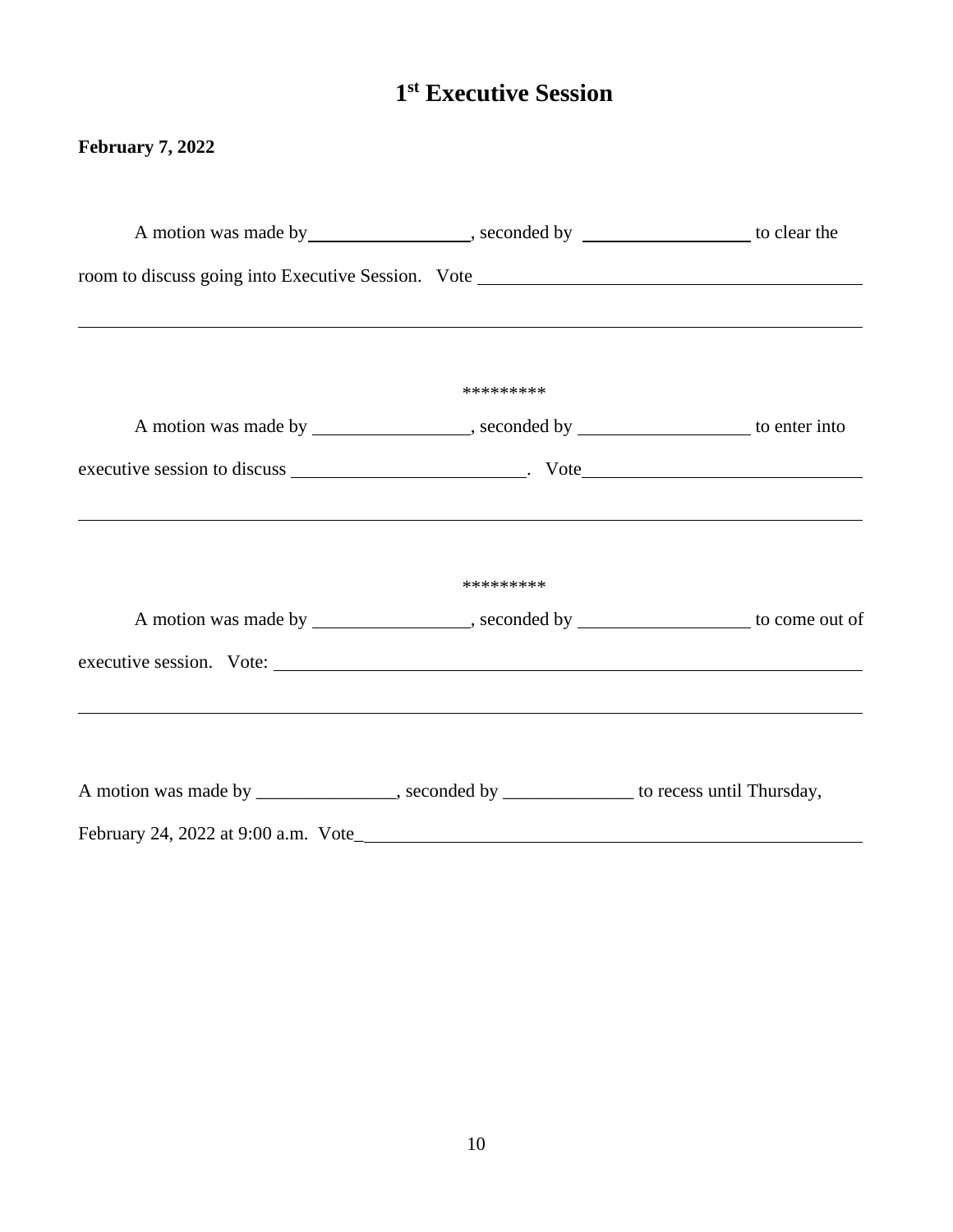| <b>February 7, 2022</b>   |  |  |  |
|---------------------------|--|--|--|
| <b>Executive Session:</b> |  |  |  |
|                           |  |  |  |
|                           |  |  |  |
|                           |  |  |  |
|                           |  |  |  |
|                           |  |  |  |
|                           |  |  |  |
|                           |  |  |  |
|                           |  |  |  |
|                           |  |  |  |
|                           |  |  |  |
|                           |  |  |  |
|                           |  |  |  |
|                           |  |  |  |
|                           |  |  |  |
|                           |  |  |  |
|                           |  |  |  |
|                           |  |  |  |
|                           |  |  |  |
|                           |  |  |  |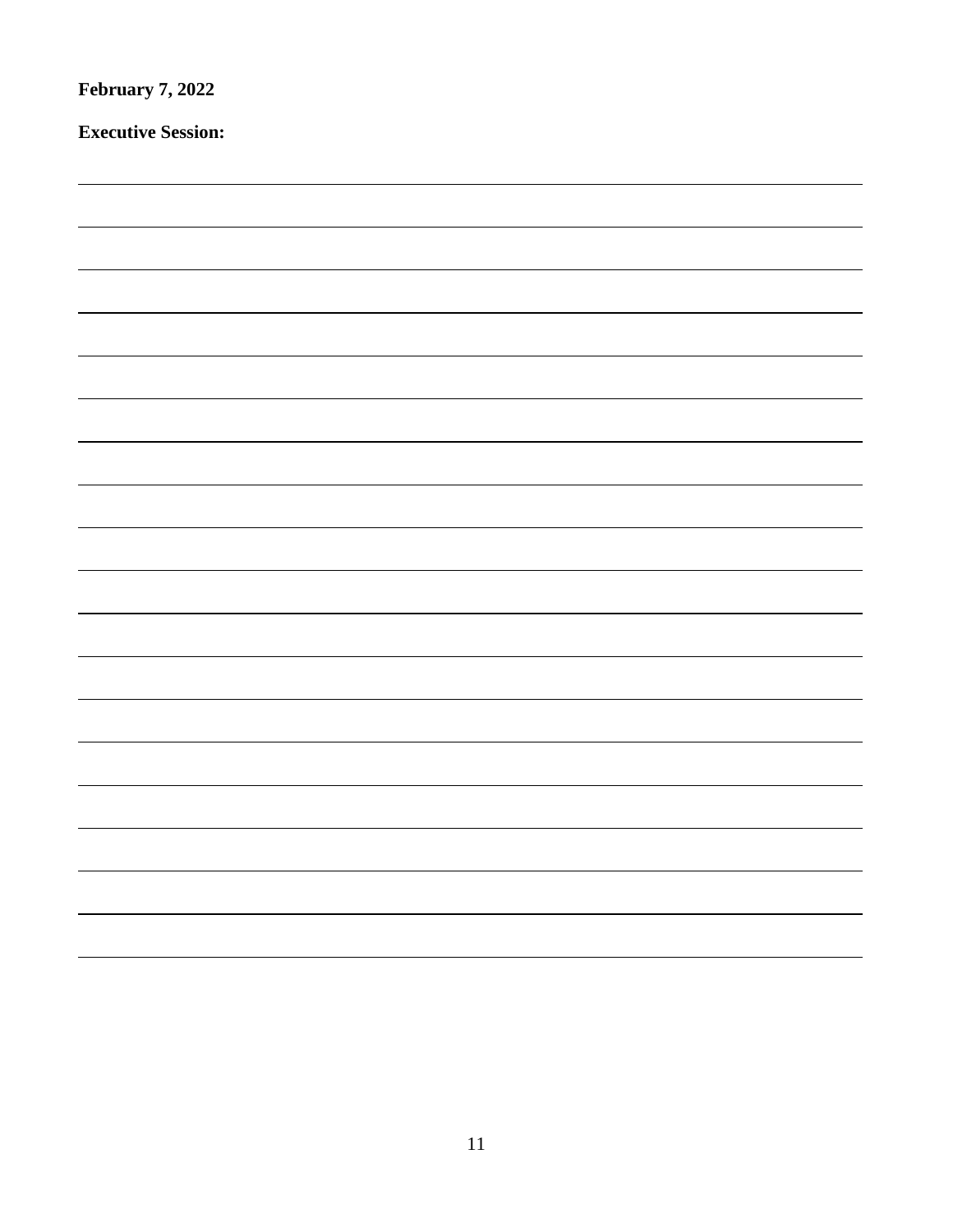| <b>February 7, 2022</b>    |  |  |  |
|----------------------------|--|--|--|
| <b>Additional Matters:</b> |  |  |  |
|                            |  |  |  |
|                            |  |  |  |
|                            |  |  |  |
|                            |  |  |  |
|                            |  |  |  |
|                            |  |  |  |
|                            |  |  |  |
|                            |  |  |  |
|                            |  |  |  |
|                            |  |  |  |
|                            |  |  |  |
|                            |  |  |  |
|                            |  |  |  |
|                            |  |  |  |
|                            |  |  |  |
|                            |  |  |  |
|                            |  |  |  |
|                            |  |  |  |
|                            |  |  |  |
|                            |  |  |  |
|                            |  |  |  |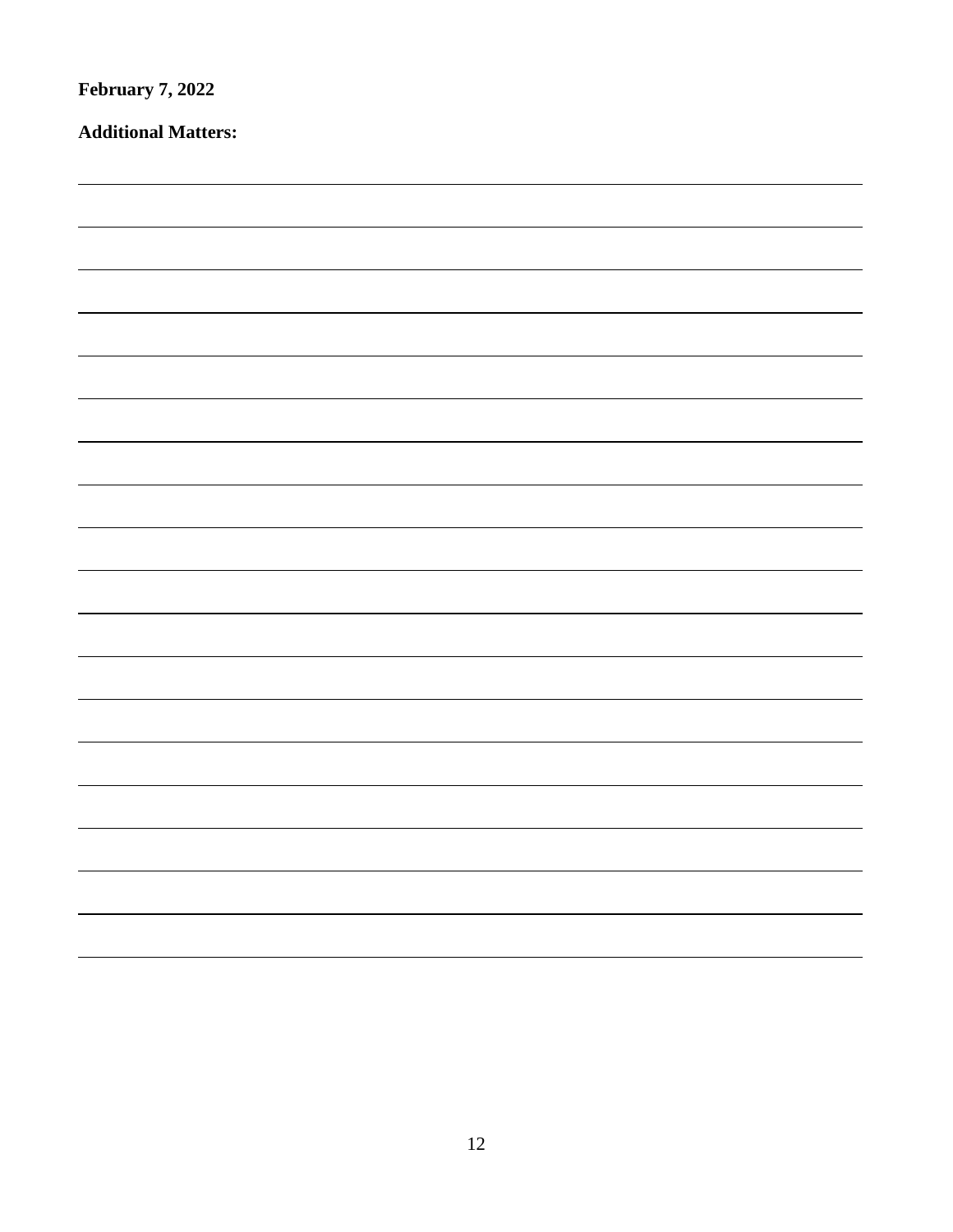# **2 nd Executive Session**

## **February 7, 2022**

|                                                                                  | A motion was made by ____________________, seconded by ___________________ to clear the |  |  |
|----------------------------------------------------------------------------------|-----------------------------------------------------------------------------------------|--|--|
|                                                                                  |                                                                                         |  |  |
| ,我们也不会有什么。""我们的人,我们也不会有什么?""我们的人,我们也不会有什么?""我们的人,我们也不会有什么?""我们的人,我们也不会有什么?""我们的人 |                                                                                         |  |  |
| ,我们也不会有什么。""我们的人,我们也不会有什么?""我们的人,我们也不会有什么?""我们的人,我们也不会有什么?""我们的人,我们也不会有什么?""我们的人 |                                                                                         |  |  |
|                                                                                  | *********                                                                               |  |  |
|                                                                                  | A motion was made by ___________________, seconded by ___________________ to enter into |  |  |
|                                                                                  |                                                                                         |  |  |
|                                                                                  |                                                                                         |  |  |
|                                                                                  | *********                                                                               |  |  |
|                                                                                  | A motion was made by _________________, seconded by _________________ to come out of    |  |  |
|                                                                                  |                                                                                         |  |  |
|                                                                                  |                                                                                         |  |  |
|                                                                                  |                                                                                         |  |  |